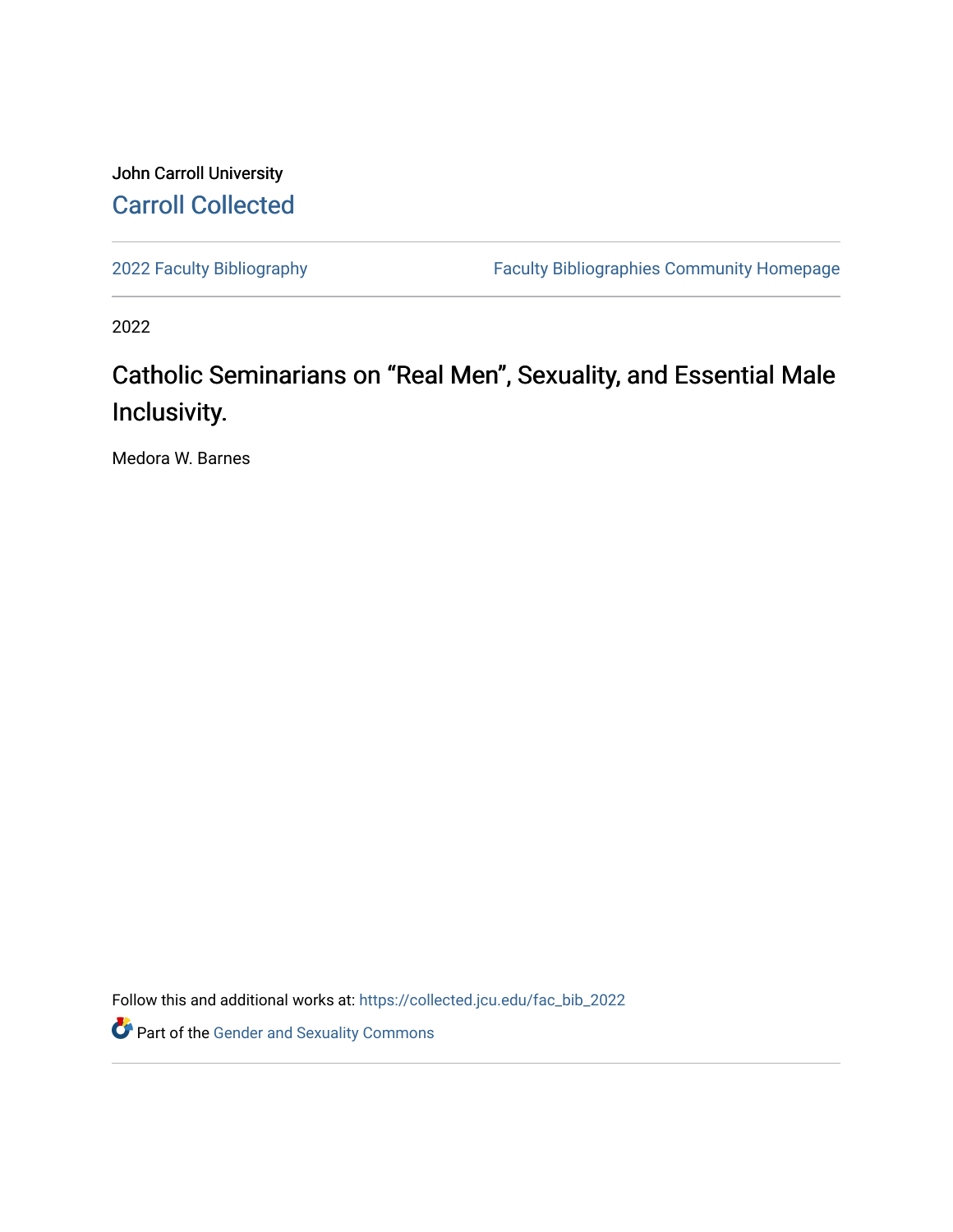



## *Article* **Catholic Seminarians on "Real Men", Sexuality, and Essential Male Inclusivity**

**Medora W. Barnes**

Department of Sociology, John Carroll University, University Heights, OH 44118, USA; mbarnes@jcu.edu

**Abstract:** This paper is based on an empirical study using in-depth qualitative interviews that examines how Roman Catholic undergraduate seminarians in the United States understand gender, sexuality and masculinity. The findings describe how seminarians reject interactionist and social constructionist models of gender, and rely on a strict biological based model where sex/gender are seen as a unified concept. This leads them to adopt an "essential male inclusivity", where they argue that all people assigned male at birth have equal claim to "manhood", which eases pressures on them to act in gender normative ways. The social-psychological and identity-based motivations of these beliefs are examined in connection to their life in the seminary and other anticipated occupational characteristics. In contrast, the seminary's mandates around both celibacy and compulsory heterosexuality, make sexuality more fraught than gender for seminarians. The larger consequences of these perspectives are also explored in regard to gender inequality, homophobia, and the lack of acceptance for the LGBTIQ+ community.

**Keywords:** gender; masculinity; sexuality; identity; religion; Catholic; homophobia



**Citation:** Barnes, Medora W.. 2022. Catholic Seminarians on "Real Men", Sexuality, and Essential Male Inclusivity. *Religions* 13: 352. [https://doi.org/10.3390/](https://doi.org/10.3390/rel13040352) [rel13040352](https://doi.org/10.3390/rel13040352)

Academic Editor: Mary Nyangweso

Received: 11 March 2022 Accepted: 11 April 2022 Published: 12 April 2022

**Publisher's Note:** MDPI stays neutral with regard to jurisdictional claims in published maps and institutional affiliations.



**Copyright:** © 2022 by the author. Licensee MDPI, Basel, Switzerland. This article is an open access article distributed under the terms and conditions of the Creative Commons Attribution (CC BY) license [\(https://](https://creativecommons.org/licenses/by/4.0/) [creativecommons.org/licenses/by/](https://creativecommons.org/licenses/by/4.0/)  $4.0/$ ).

## **1. Introduction**

This article addresses the beliefs about masculinity and gender of American Roman Catholic undergraduate seminary students. Identifying these perspectives should be of interest to those seeking to achieve greater gender equity, as seminarians who continue on to become Catholic priests, hold outsized voices on these topics within their parishes and communities. While a rapidly expanding scholarship on the nature of contemporary masculinity has focused attention on both inclusive masculinity [\(Anderson](#page-13-0) [2009;](#page-13-0) [Anderson](#page-13-1) [and McCormack](#page-13-1) [2018\)](#page-13-1) and hybrid masculinity [\(Bridges](#page-14-0) [2014;](#page-14-0) [Bridges and Pascoe](#page-14-1) [2014\)](#page-14-1), sociological research on Roman Catholic seminarians still remains rare.

This article contributes to our knowledge on the intersection of religion and gender, by extending the study of "godly masculinity" to a new hard-to-access population. The concept of godly masculinity, which attempts to understand how masculinity is understood among religiously conservative men, has been mainly applied among Evangelical Protestant men. This paper begins by reviewing the literature on masculinity and the Catholic church's views on gender and sexuality. First, the findings assert that seminarians continue to reject social constructionist conceptions of gender and embrace a masculinity where sex, gender, and sexuality are all biologically-based and largely inseparable. This leads them to reject the idea that masculinity is connected to performing "manly" acts or behaviors and embrace "essential male inclusivity". The ways in which these views help strengthen gender identity and ease feelings of tenuousness connected from being unable to "do gender" [\(West and](#page-14-2) [Zimmerman](#page-14-2) [1987\)](#page-14-2) are discussed. Secondly, the ways in which the dynamic is different in regard to sexuality rather than gender are examined in the context of the seminary's celibacy requirement, the Church's rules on compulsory heterosexuality, and the broader sexual abuse crisis. The consequences of these beliefs are then discussed in regard to their understanding of gender inequality and the (continuing) rejection of people in the LGBTIQ community.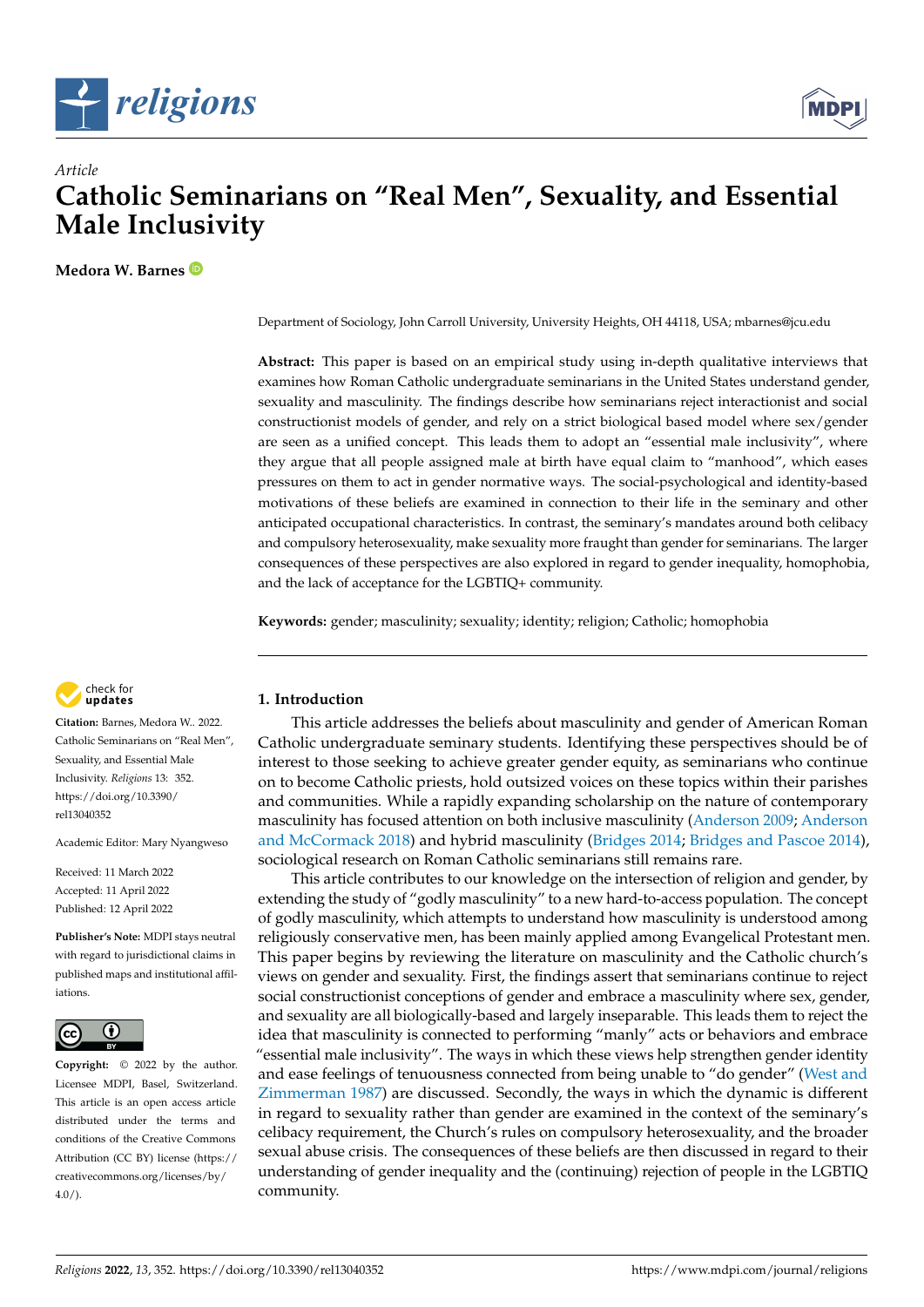#### **2. Hegemonic Masculinity & Godly Masculinity**

The most frequent way to describe masculinity over the past two decades has been with hegemonic masculinity theory, which describes social processes of domination/marginalization that result in both men's continued dominance over women, as well as inequality between groups of boys and men [\(Connell](#page-14-3) [2005;](#page-14-3) [Connell and Messerschmidt](#page-14-4) [2005\)](#page-14-4). Hegemonic masculinity is frequently associated in the United States with whiteness, heterosexuality, Christianity, a high socioeconomic status, and being physically fit/athletic; although these vary across local contexts [\(Connell](#page-14-3) [2005;](#page-14-3) [Connell and Messerschmidt](#page-14-4) [2005\)](#page-14-4). Scholars have also identified competition, aggression, control, lack of emotional expression, and sexual objectification or conquest of women, as important elements or values within hegemonic masculinity [\(Bird](#page-13-2) [1996;](#page-13-2) [Kimmel](#page-14-5) [2008;](#page-14-5) [Pascoe](#page-14-6) [2007;](#page-14-6) [Schrock and Schwalbe](#page-14-7) [2009\)](#page-14-7). Heterosexuality is viewed as an essential aspect, as it helps reinforce differences between men and women, emphasizes dominance/submission, and reinforces male privilege [\(Schippers](#page-14-8) [2007\)](#page-14-8).

Theorists contend that even for heterosexual cisgender men, being biologically male and being able to claim the rights and privileges afforded "a man" are not necessarily the same thing. To be properly credited as a man, an individual must do performative work to establish and affirm his identity [\(West and Zimmerman](#page-14-2) [1987\)](#page-14-2), often through constructed "manhood acts" [\(Schrock and Schwalbe](#page-14-7) [2009\)](#page-14-7). Similarly, social psychologists argue that men experience manhood as a tenuous identity, that is earned through social displays and traditional masculine behaviors [\(Vandello and Bosson](#page-14-9) [2013;](#page-14-9) [Schrock and Schwalbe](#page-14-7) [2009\)](#page-14-7). In contrast, womanhood is more often associated with biological lifecourse changes and women are rarely questioned about if they are a "real woman" or "woman enough" [\(Vandello and Bosson](#page-14-9) [2013\)](#page-14-9). Men frequently attempt to conform to gendered norms for appropriate masculine behavior because their identities and self-esteem are interconnected with being able to meet gendered social expectations.

While theories of hegemonic masculinity emphasize both the unequal relationships between men, and between men and women, more recent masculinity scholarship has begun to question whether new forms of masculinity are slowly replacing these existing patterns. "Inclusive masculinity theory" argues that a rapid decline in homophobia and homohysteria—the cultural fear of being homosexualized—has led contemporary men to no longer feel they need to perform hyper-masculine or traditionally masculine behaviors to be accepted as men [\(Anderson](#page-13-0) [2009;](#page-13-0) [Anderson and McCormack](#page-13-1) [2018;](#page-13-1) [McCormack](#page-14-10) [2011\)](#page-14-10). This increase in "inclusive masculinity" can be seen in young (often white or privileged) men who are unafraid to embrace feminine or expressive behaviors due to the fear of being labeled gay. [Anderson](#page-13-0) [\(2009\)](#page-13-0) argues that, although decreasing homophobia is an uneven social process, when and where it is occurring, masculinity becomes increasingly inclusive and less hierarchical than under hegemonic masculinity models.

Other scholars have described these more recent changes in young men as the emergence of "hybrid masculinities," or masculinities that selectively incorporate elements associated with subordinated identities, such as being gay [\(Bridges](#page-14-0) [2014\)](#page-14-0), Black [\(Ward](#page-14-11) [2008\)](#page-14-11) or feminine [\(Bridges and Pascoe](#page-14-1) [2014\)](#page-14-1). Hybrid masculinity scholars focus on how particular men—often young, white, heterosexual, and privileged—discursively distance themselves from hegemonic masculinity without changing the power structures [\(Bridges](#page-14-0) [2014\)](#page-14-0). They argue that hybrid masculinities may simply be contemporary expressions of gender inequality, and express concern they may actually reinforce gender hierarchies by concealing how privileged men access systems of power [\(Bridges](#page-14-0) [2014;](#page-14-0) [Bridges and](#page-14-1) [Pascoe](#page-14-1) [2014\)](#page-14-1). While both these contemporary theories attempt to make sense of the ways in which young men may deviate from hegemonic masculinity models, they reach differing conclusions regarding whether the behaviors are truly challenging the existing gender structures.

In the scholarship on religiously conservative men, it is suggested that "godly men" may also deviate from hegemonic masculine expectations, in this case by showing a "softer" or feminine side of manhood, which tends to be less violent, less closed off, and more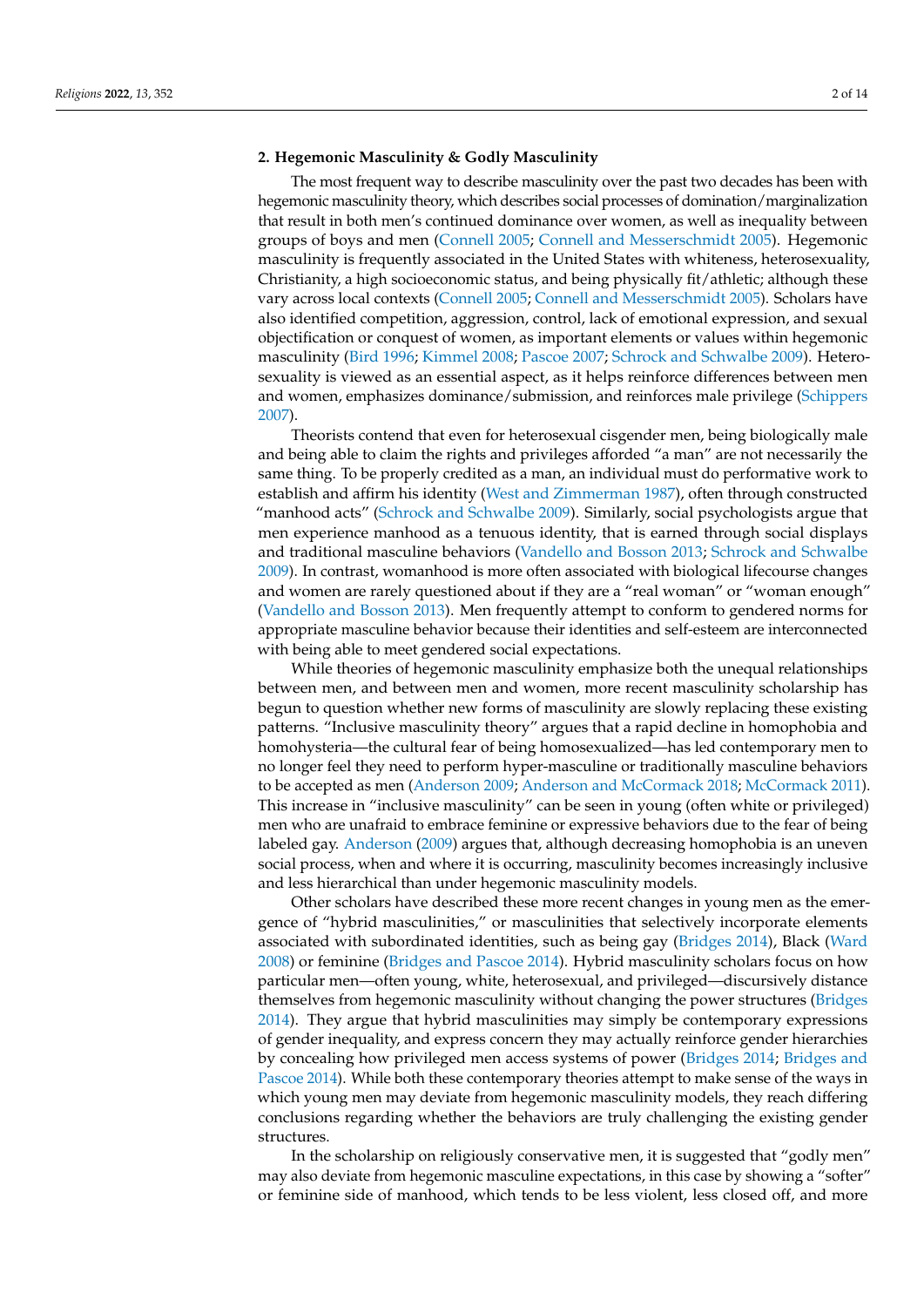comfortable with emotional expression. [\(Bartkowski](#page-13-3) [2004;](#page-13-3) [Gallagher and Wood](#page-14-12) [2005;](#page-14-12) [Gerber](#page-14-13) [2015;](#page-14-13) [Heath](#page-14-14) [2003\)](#page-14-14). The research on godly masculinities has thus countered the assumption that these men only behave in ways that legitimate hegemonic masculinity, and has drawn distinctions between religious masculinity (i.e., softer, more expressive) and secular hegemonic masculinity [\(Gerber](#page-14-13) [2015;](#page-14-13) [Heath](#page-14-14) [2003\)](#page-14-14). Although the ways in which scholars conceive of the concept of godly masculinity may vary slightly, they share a focus on men who look to faith-based standards to evaluate the masculine ideals and practices that are currently dominant in American society.

Thus far, the majority of research using the framing of godly masculinity has focused on Evangelical Protestant Christian men's displays of masculinities, such as in the context of the Promise Keeper movement [\(Bartkowski](#page-13-3) [2004;](#page-13-3) [Heath](#page-14-14) [2003\)](#page-14-14), the gay conversion therapy movement [\(Gerber](#page-14-13) [2015\)](#page-14-13), and Christian Hardcore punk music [\(McDowell](#page-14-15) [2017\)](#page-14-15). In his study of the Promise Keepers movement, [Bartkowski](#page-13-3) [\(2004\)](#page-13-3) examined the ways in which some hegemonic ideals were evident among the men he studied (for example, an emphasis on sports), but other ideas about masculinity were contested. In particular, the Evangelical men he studied challenged the idea that wealth and occupational success should be pursued, if it came at the expense of family. [Heath](#page-14-14) [\(2003\)](#page-14-14) examined how the Promise Keepers simultaneously reinforced structural conditions that upheld gender and race privilege, while encouraging men to practice a more expressive and caring masculinity that included cross-racial bonding. [Gerber](#page-14-13) [\(2015\)](#page-14-13), in her study of the "ex-gay" movement—of gay men who went through sexual conversion therapy—found aspects of godly masculinity that differed from hegemonic masculinity, including a focus on both intimacy and inclusivity between men and the de-emphasizing of heterosexual conquest. Whereas [McDowell](#page-14-15) [\(2017\)](#page-14-15) argued that young Christian men performed a type of hybrid masculinity that was both aggressive and loving.

Overall, this previous research on godly masculinity suggests that religious men may conceive of masculinity and traditional male behavior differently than their secular peers, which provides important context for considering the views of undergraduate seminarians. This relationship between Roman Catholicism and godly masculinity has thus far been understudied. Theories of both hybrid masculinity and inclusive masculinity provide different ways of understanding what it means when men depart from hegemonic masculine norms. Hybrid masculinity cautions us that not all deviations will present a challenge to institutional patriarchy.

#### **3. Gender, Sexuality and the Catholic Church**

Over the last 50 years, the Roman Catholic Church has challenged the rise in what it calls "gender theory" or "gender ideology" [\(Bracke and Paternotte](#page-13-4) [2016;](#page-13-4) [Case](#page-14-16) [2016\)](#page-14-16). It uses the terms to critique those using gender as an analytic category, and theories that base gender in interaction, performativity, or social construction. A recently released document titled, "Male and female, He created them," once more summarizes the Catholic position that men and women are different, complementary and equal in both nature and social roles [\(Congregation for Catholic Education](#page-14-17) [2019\)](#page-14-17). It rejects views that gender differences are "merely the product of historical and cultural conditioning" [\(Congregation for Catholic](#page-14-17) [Education](#page-14-17) [2019,](#page-14-17) p. 3). Instead, arguing that anything that denies "the difference and reciprocity in nature of a man and a woman" will ultimately help "destabilize the family as an institution" [\(Congregation for Catholic Education](#page-14-17) [2019,](#page-14-17) p. 3).

This focus on "complementarity" surged within the Catholic Church in the twentieth century partly in response to feminist claims [\(Case](#page-14-16) [2016\)](#page-14-16). From the 1979–1984 teachings by Pope John Paul II—collectively known as "theology of the body"—to within more recent writings, the Catholic Church has responded to feminism, contraception, sexual liberation, and the ongoing changes in beliefs and norms across Western society by coalescing around an "anti-gender" position [\(Bracke and Paternotte](#page-13-4) [2016\)](#page-13-4).

In addition to the interdependence between sex and gender, heterosexuality is also understood as natural and intimately connected to male and female bodies in Catholic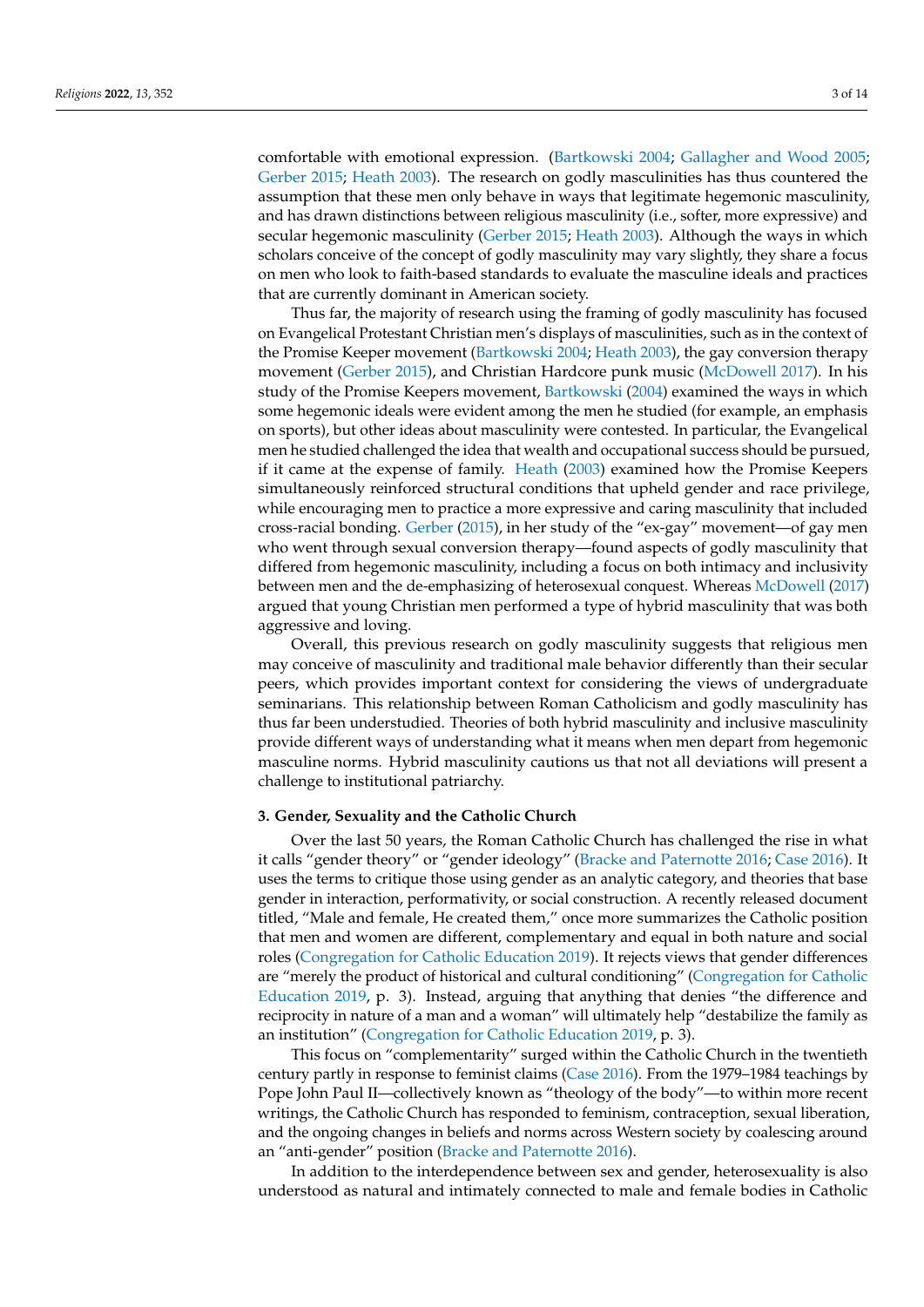teachings. While Pope Francis has reminded Catholics of the inherent "human dignity" within each person and urged that they not be quick to judgement, a homosexual orientation is still officially considered "disordered", or apart from how people are made by God and should behave in society. Unlike other conservative religious communities such as either Evangelical Christians or the Church of Jesus Christ of Latter-Day Saints, who accept sex for pleasure and exploration as long as it is within the context of marriage [\(Burke and](#page-14-18) [Hudec](#page-14-18) [2015\)](#page-14-18), Catholicism still emphasizes only those sexual experiences that may lead to procreation. In recent years, there has been attempts by some Catholic theologians to adopt a more sex positive point of view; however, this is being done within the confines of current doctrine and theology of the body teachings [\(Capecchi](#page-14-19) [2020\)](#page-14-19).

Survey research has shown that many practicing Catholics do not fully agree with all the Church's teachings on gender and sexuality. Beginning in the 1960s, the average American Catholic parishioner's views started becoming more liberal on a variety of social issues, while the views of Catholic priests were more likely to be aligned with Church teachings [\(Hoge and Wenger](#page-14-20) [2003;](#page-14-20) [Sullins](#page-14-21) [2013\)](#page-14-21). This discrepancy may be due to the Church attempting to both intentionally select young men who will conform to its doctrinal views and working to form them into priests more orthodox than the average parishioner [\(Sullins](#page-14-21) [2013\)](#page-14-21). Other scholars have argued that priests ordained in recent decades have been increasingly more conservative, institutional, and "unapologetically Catholic" than in past decades [\(Hoge and Wenger](#page-14-20) [2003,](#page-14-20) p. 113), although this research did not focus on gender/sexuality beliefs or identity.

As more Catholic parishioners, along with the majority of Western society, have adopted more progressive views on gender, sexuality, and other related social issues over the past few decades, the Catholic Church has become increasingly concerned about policing its views on God-given gender [\(Sullins](#page-14-21) [2013\)](#page-14-21). The well-known clergy sexual abuse scandals of the past few decades also provide important context for an organization struggling to hold firm to its orthodox and increasingly counter-cultural viewpoints on gender. The steady decline of men—and young men in particular—in attendance at weekly mass concerns the Church and led to the development of American Catholic men's groups and ministries that play a role in the broader Christian men's movement [\(Gelfer](#page-14-22) [2008\)](#page-14-22). These programs (e.g., RISE, That Man is You, etc.) are designed to demonstrate that there is a place for men in the Roman Catholic church, to encourage their active participation, and to convey its beliefs and values around masculinity.

#### **4. Methodology**

<span id="page-4-0"></span>The qualitative empirical data used in this research was collected over two years, and through a variety of in-depth interactions with the participants. The data presented here focuses largely on the formal interviews conducted with approximately 50% of the undergraduate students ("seminarians") at Trinity Seminary<sup>[1](#page-13-5)</sup>, a pseudonym for a Roman Catholic diocesan seminary with both undergraduate and graduate schools. At the time the interviews were conducted, the 17 young men interviewed accounted for about half of the total undergraduate population at Trinity Seminary, as many undergraduate seminaries are not large in size. All interviews were intensive, one-on-one and were conducted in-person in 2019–2020. The interviews ranged from one hour to two and a half hours, with the average interview lasting about seventy-five minutes.

In addition to these interviews, textual data about the daily life at the seminary was gathered from a range of sources including the *Trinity Student Handbook*, an online archive of seminary newsletters, event postings, and the public web profiles of each seminarian. Multiple informal interviews were also conducted with four of the seminarians' faculty advisors to gain their insights on ideas emerging in the materials and interviews. Although not the main focus of this analysis, 17 additional interviews (for a total of 34 interviews) were conducted with Catholic undergraduate men at Telluric University, a pseudonym for a secular, Catholic-affiliated university that was not a seminary. These interviews provide a useful comparison to the seminarians, as the young men were of similar age,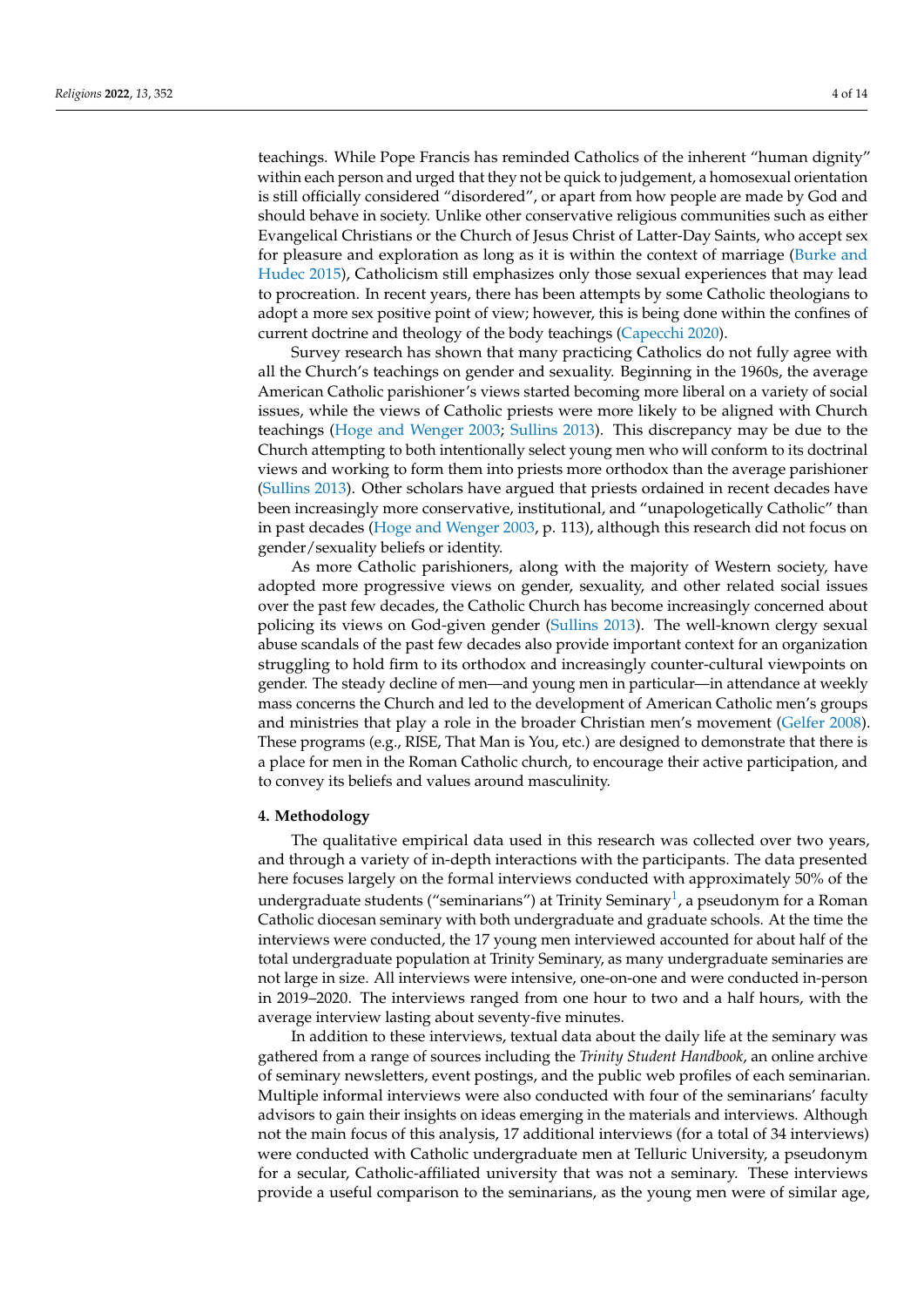race, and social-economic background characteristics. A short demographic questionnaire was completed by each of the 34 participants at the end of their interview as well.

Through my work, I am part of a larger network that gives me access to religious institutions. This was utilized for recruiting participants and may have increased response rates. Recruitment was undertaken through faculty advisors, and seminarians' email addresses that were publicly available on the seminary website. All participants were informed the interview was part of a research project that was "focused on how they think about masculinity and men's roles in society". Snowball sampling was also used with both groups to encourage additional participation. At Trinity Seminary, 32 seminarians were initially contacted, which resulted in the 17-person sample. Data collection stopped once the point of theoretical saturation was reached. In March 2020, Trinity Seminary was temporarily closed for COVID-19, which also hastened the end of data collection.

<span id="page-5-0"></span>To become a Catholic priest, one is required to attend a graduate-level seminary, although many priests also attend an undergraduate seminary beforehand, including about 40% of the 2019 United States ordination class [\(Gautier and Do](#page-14-23) [2019,](#page-14-23) p. 16). As undergraduates, the majority of these young men are traditionally college aged (18–22) and transitioning into adulthood. This stage of "emerging adulthood," is a time seen as key in lifecourse literature for identity formation and the development of belief systems [\(Smith](#page-14-24) [and Snell](#page-14-24) [2009\)](#page-14-24). Within the Catholic Church, the process to become a priest is known as "priestly formation" and it involves an extensive process where the candidate engages in education, examination, and personal development over many years.<sup>[2](#page-13-6)</sup> While Catholic Canon Law (Canon 250) stipulates "at least six full years" of philosophical and theological study for priests in formation, US seminarians typically spend at least nine years in a seminary and sometimes more. They undergo regular evaluations and assessments in four specific areas or "pillars" of formation: intellectual, pastoral, spiritual, and human<sup>[3](#page-13-7)</sup>. These pillars came up frequently in the seminarians' description of their life at Trinity. Due to both the exhausting nature of the continuous evaluation, and the way in which Catholic seminary serves as a time of discernment, it is clear a substantial portion of those who begin at a seminary do not end up being ordained, which is also true at Trinity. Although specific figures are not available, one estimate put American nationwide seminary completion rates at half [\(Hoge](#page-14-25) [2002\)](#page-14-25).

<span id="page-5-2"></span><span id="page-5-1"></span>The students interviewed from Trinity Seminary currently attended  $(n = 13)$  or had recently attended, and either graduated ( $n = 1$ ) or transferred from the school ( $n = 3$ ). All were white and born in the United States. The sample was somewhat less diverse than the priesthood nationwide, although in the US, Catholicism and the priesthood continue to remain overwhelmingly white. The largest area of racial diversity in the priesthood in the US is among those priests who are born outside the United States and choose to come to the US to study and/or work.<sup>[4](#page-13-8)</sup> The Trinity Seminary participants were all from the same State, which is not unusual, as when young men are called to the seminary, their local parish and diocese usually encourage them to attend locally. For high school (secondary), eight seminarians attended public schools, seven private religious schools, and one was homeschooled. Fifteen of the seventeen had gone straight from high school to seminary, while two had attended another college before transferring to the seminary. All the participants ranged from lower-middle class to upper-middle class based on the occupational and educational status of their mother and father, which each participant provided. In age, the participants ranged from 19–25, with the majority of them being 20–21 years old (a detailed breakdown of individual participants' characteristics is not being provided to protect respondents from identification).<sup>[5](#page-13-9)</sup>

<span id="page-5-3"></span>Whether a researcher is viewed as an insider or outsider in terms of the community under study can affect perceptions and experiences during research. When speaking to the seminarians, I was mostly an outsider, as a woman, a non-student, and a non-Catholic—the most salient identities in the context of our conversations, all of which were made clear to the participants. However, as Tristan Bridges points out, this dynamic can be quite useful: "The status of being an 'outsider', if one accepts the label willingly, often leads others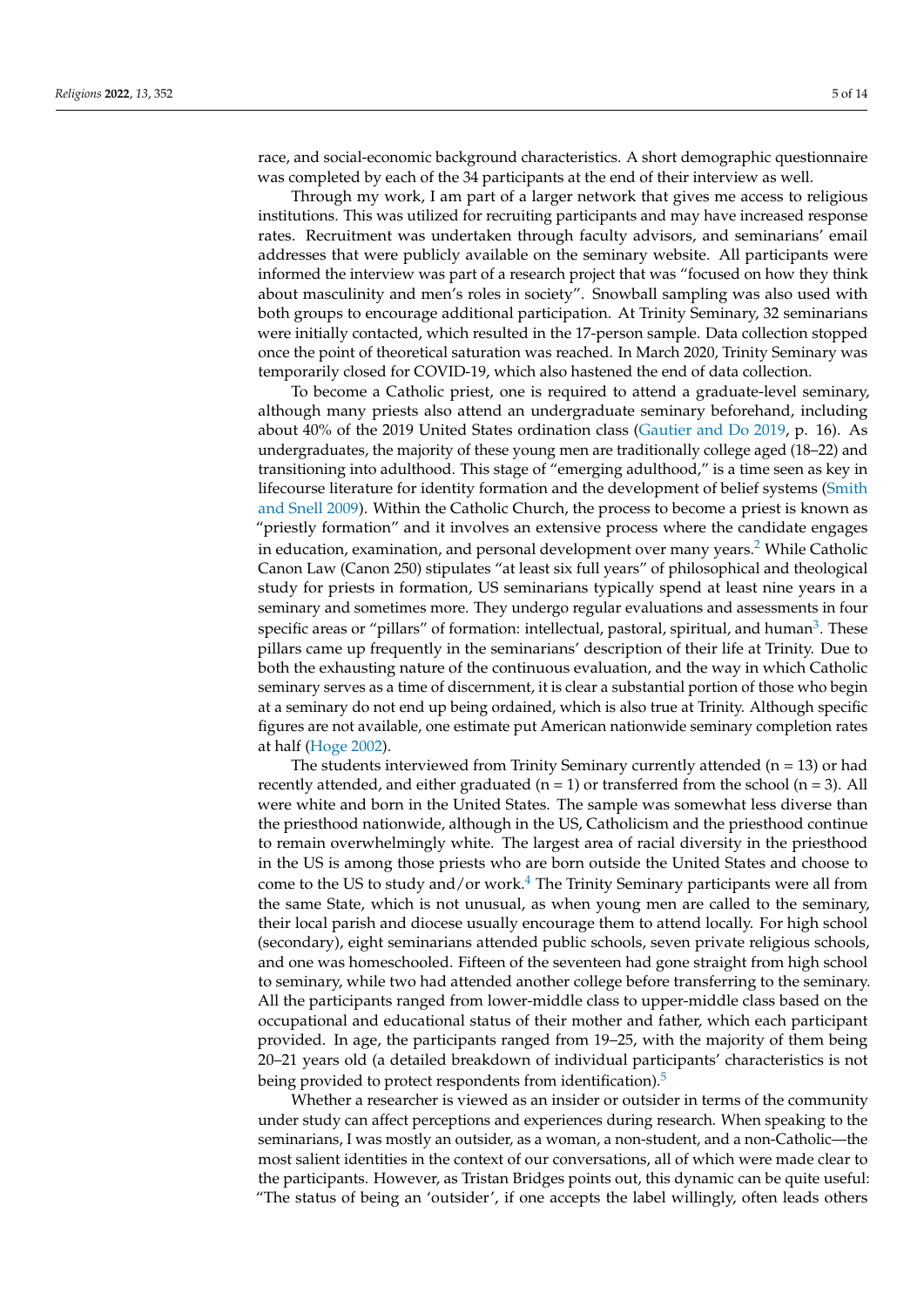to lead us around a bit" [\(Bridges](#page-13-10) [2013,](#page-13-10) p. 57). Indeed, by approaching these interviews where the participant was the expert and I was the one needing to have things explained, helped smooth the power inequities somewhat, and allowed participants to "lead me" to all sorts of interesting data. Generally, the young men I spoke to seemed interested in the topic of masculinity and not to show hesitation in discussing it—although, they would sometimes appear unsure of how to express themselves. At the beginning of many of the interviews, I did mention that the Catholic sexual abuse scandals were not the focus of the research to provide reassurance, as multiple seminarians let me know they "had been told not to talk about that with anyone" (several of them would, spontaneously bring up the topic nevertheless during our conversations). Through my role in the larger institutional networks, I was also able to informally observe students from Trinity Seminary for several years on an intermittent basis. No formal field notes were written or analyzed at this stage, although the observations contributed to the overall project, especially the development of the research questions and interview guide.

All interviews were conducted and recorded by the author, then were transcribed verbatim and analyzed using a grounded theory approach with the assistance of NVivo, a software program for qualitative analysis [\(Glaser and Strauss](#page-14-26) [1999\)](#page-14-26). As part of the grounded theory technique, primary codes using a thematic or "issue focused" approach were developed. Once interviews were completed, then all other primary source materials were coded using these same primary codes. The initial coding was then recoded using both initial codes and new codes based on further engagement with theoretical materials and in interaction with the data. All names used throughout are pseudonyms.

#### **5. Results**

#### *5.1. Real Men: Biological Masculinity and Essential Male Inclusivity*

Throughout the interview data, it was clear that the seminarians believed that masculinity was something that one "was", not something that one "did". When asked to discuss masculinity or "being a man", they responded by describing views of two distinct sexes; male and female, created by God, based in biology, and inseparable from gender and sexuality. They rejected the idea that they must engage in particular acts or behaviors to claim manhood. Simply by virtue of being born male, they and their fellow seminarians "were men".

Toward the start of the interview, each seminarian was asked what it meant to them "to be a man". Adam, in his third or junior year (20 years old) at the seminary, provided an apt illustration of how many seminarians responded to this initial question:

*Author: When people say "act like a man" or "be a man" what does that mean to you? Adam: I would associate it, with just my sexuality. So, I think a lot of what defines us as a male is the fact that we do have certain body parts, certain sexual organs that really make us different from a female. Um yeah, I don't really know what else I can say about it, other than I think a lot of it has to do with just our sexual organs and it just makes sense that, we have this natural complement of male and female.*

There are several aspects seen in Adam's statement that were typical of the seminarians. The first is the focus on the differences between men and women being based strongly in biology, which is aligned with Catholic teachings. In the responses of nearly all the seminarians, biological sex differences were a focal point. For these young men, instead of a belief in biological differences reinforcing their overall views of masculinity, the bodily differences were frequently *the* focus of their ideas about gender. Catholic theology teaches that the human body reveals God, so this encourages the belief that it is appropriate to look to physiological sex differences to explain social differences. Another shared characteristic was the lack of specificity in the use of terms (i.e., did he really mean "sexuality" above?). Seminarians would frequently use the terms sex, gender, and sexuality interchangeably and their explanations of the concepts blurred together.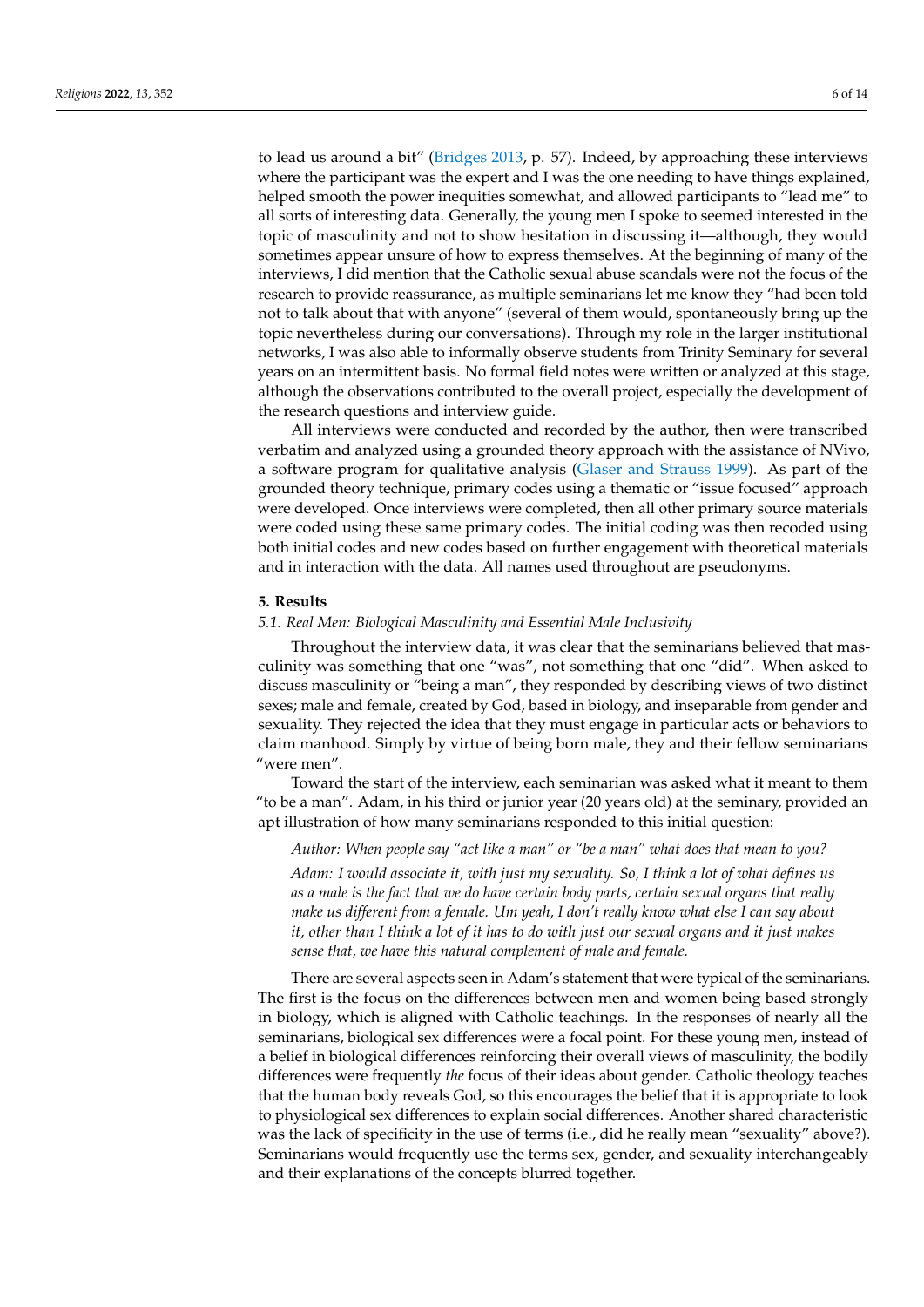This biologically-based perspective led seminarians to embrace what is being called, "essential male inclusivity," where all men can claim the privileges of manhood simply for being born male. This perspective eased the pressures for men to act in gender normative ways. Jacob explained his view that "acting like a man" just meant living out his life:

*Jacob: I think masculinity in its true sense is pretty much just living. To truly live out who we are as a human person. God created us male and female, and I feel like to be fully alive, is to be fully a man.* (3rd year/junior, 21 years old)

Seminarians, like Jacob, may have especially good reasons for wanting to believe in a form of masculinity where all biological males are "fully a man". Adolescents and young adults often experience gender intensification, where the struggle to prove manhood and achieve an adult gender identity becomes more intense [\(Kimmel](#page-14-5) [2008\)](#page-14-5). In colleges around the country, young men or "guys" engage in behaviors designed to prove their masculinity to their peers, including binge drinking, fraternity rituals, sexual conquests, and sports participation [\(Kimmel](#page-14-5) [2008\)](#page-14-5). Yet, the pathway to priesthood largely prevented seminarians from "doing gender" [\(West and Zimmerman](#page-14-2) [1987\)](#page-14-2) in many hegemonic masculine arenas or demonstrating their masculinity. At the same time, they have the same needs as any young men to solidify their gender identity and resolve any anxiety created by the tenuousness of their masculinity [\(Vandello and Bosson](#page-14-9) [2013\)](#page-14-9). For the seminarians, their beliefs in an essential male inclusivity appeared to help ease any enhanced precariousness their unique situation may have provoked.

For some of the young men interviewed, the seminary's lack of emphasis on engaging in traditional hegemonic masculine performance was one of its appeals (at the same time that it amplified other tensions). The perspective that all males were "real men" helped provide the acceptance that many of the seminarians described as one of the draws of seminary life:

*John: So, getting into the seminary, it's realizing that 'real men' don't care about any of that. These people accept me for who I am. I act differently around my high school friends than I do when I'm at the seminary. At the seminary I am my true self, because these people do not care who I am, the way that I act, how I am, because they recognize that, I'm a beloved child of God. It does not matter that I like to play an instrument, that I like to play music, or have different talents.* (3rd year/junior, 20 years old)

The increased acceptance at the seminary was especially important for those seminarians who described themselves as "sensitive" or were further from hegemonic gender norms. Being at the seminary was seen as an advantage because it meant not having to hide behind the "mask" of masculinity, which they saw—and sometimes pitied—other male college students for continuing to do.

[Gerber](#page-14-13) [\(2015\)](#page-14-13), in her research on the sexual conversion therapy movement among Evangelical Christians, also studied a type of godly masculinity that she conceptualized as "inclusive". Because the men she studied likewise understood gender to be largely grounded in biology, it created the opportunity for men to engage (or not) in diverse types of behaviors. As Gerber explains, "If masculinity is endowed entirely by biology, then men are automatically masculine by virtue of being born male; every person born male has a claim on its attributes and privileges. And because the category of masculinity must include all males, it needs to be inclusive enough for all men to find their place" [\(Gerber](#page-14-13) [2015,](#page-14-13) p. 15). Her argument is made in the context of a study focused particularly on those lacking in heterosexual behaviors, as gay men were attempting to become "ex-gay". She found flexibility and "inclusivity" in the realm of the interpretation of homo-intimate behaviors [\(Gerber](#page-14-13) [2015\)](#page-14-13), which contrasts with the seminarians' experiences around sexuality (to be discussed next).

Although the inclusive views of their fellow seminarians provided reassurance, their anticipated life as a Catholic priest meant giving up the opportunity to "do gender" or perform hegemonic manhood acts in several ways discussed within the interviews. These included achieving financial success, having control over their careers, and engaging in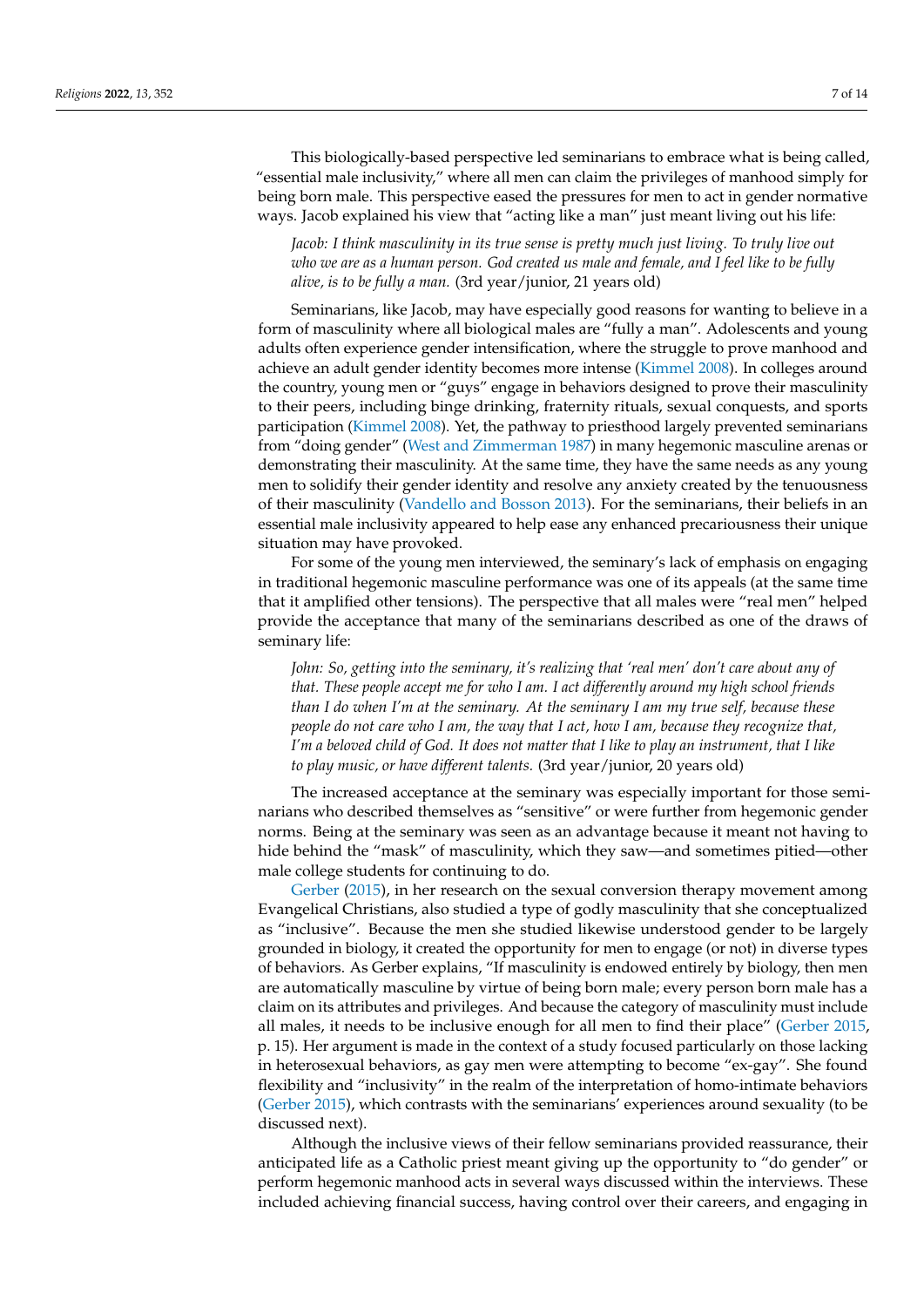heterosexual interactions. Priests in essence take a pledge of poverty—or are at least expected to accept low wages for the duration of their lives—with the Catholic Church providing them with the essentials of what they need. They also must be willing to accept that they serve at the sole discretion of the Bishop, who will decide the parishes at which they will live and serve. This lack of autonomy or control over one's career can be emotionally difficult [\(Hoge](#page-14-25) [2002\)](#page-14-25), possibly enhanced because traditional masculinity emphasizes taking control of a situation [\(Schrock and Schwalbe](#page-14-7) [2009\)](#page-14-7). Yet for the young men at Trinity, these occupational characteristics were still largely only anticipated. While these may have played a role in their developing sense of self, they were not nearly as important in these young men's ideas of their masculinity, as their promise to adhere to the seminary's celibacy requirements.

#### *5.2. Celibacy, Constraints, and Performing Heterosexuality*

A seminarian's ability to live celibately was one of the things regularly discussed with their fellow seminarians, and they had this aspect of their journey toward priesthood regularly evaluated by their spiritual and formation directors at the seminary. Other research on godly masculinity has found that—in contrast to hegemonic masculinity—conservative religious people don't view masculinity to be as highly connected to sexual conquest, since they tend to value sexual restraint and to censure premarital sexual activity [\(Gerber](#page-14-13) [2015\)](#page-14-13). This was also found to be true among the seminarians in this study. Nevertheless, Catholic seminarians are uniquely situated in regard to sexuality, for in other communities, conservative religious people can still date and engage in physical intimacy, even if they choose not to have premarital intercourse. At Trinity Seminary, dating and all sexual activities were against the rules, as they are seen as "inappropriate and counterproductive for a seminarian who is discerning a priestly or religious vocation" (*Trinity Seminary Handbook*).

For many of the respondents, this vow of celibacy appeared to serve as a type of masculinity threat, that increased the precariousness of their masculine identity. Both heterosexuality and the desire for sex are seen as integral parts of masculinity [\(Anderson](#page-13-11) [2008\)](#page-13-11). As nearly all heterosexual interactions were either expressively forbidden or considered potentially suspect for seminarians, this meant an important traditional way of demonstrating manhood was blocked for these young men. Additionally, unlike for either voluntarily or involuntarily celibate men at secular colleges, the seminarians' celibacy was also publicly on display.

Several respondents said that the seminary's celibacy requirement was the one aspect that outside people questioned them about the most. They described probing questions by extended family members, or even with those they met at casual events. In most accounts, it was other men asking these questions or making comments. The idea that people were "shocked" or "looked at me like I was crazy" was something that nearly all the young men described having to deal with at some point. John recalled the reactions of people at his high school when they heard of his decision to go to the seminary, rather than a traditional four-year college:

*John: In high school, that's what everyone was like, "You're going to be celibate? You wouldn't want to have sex? Like, what's wrong with you?" That kind of thing. That's why I stopped telling anyone about it, because they automatically go, "What's wrong with him? He doesn't want to have sex". People act like celibacy, celibacy is something that they keep secret all nine years, and then they whisper in your ear at the cathedral like, "oh, yeah, you're celibate now". Like, "oh, shit!" No, we are all fully aware of it. That's a big part of what you're thinking about, as you go through nine years of discerning if this is right for you.* (3rd year/junior, 20 years old)

With both dating and sexual interactions prohibited, all the other interactions that seminarians have with women are carefully weighed and judged, with their level of appropriateness being common topics of conversation among the seminarians. Although celibacy presented a real strain for many of the seminarians, talking about the difficulties of celibacy also appeared to play an important role in performing a heterosexual identity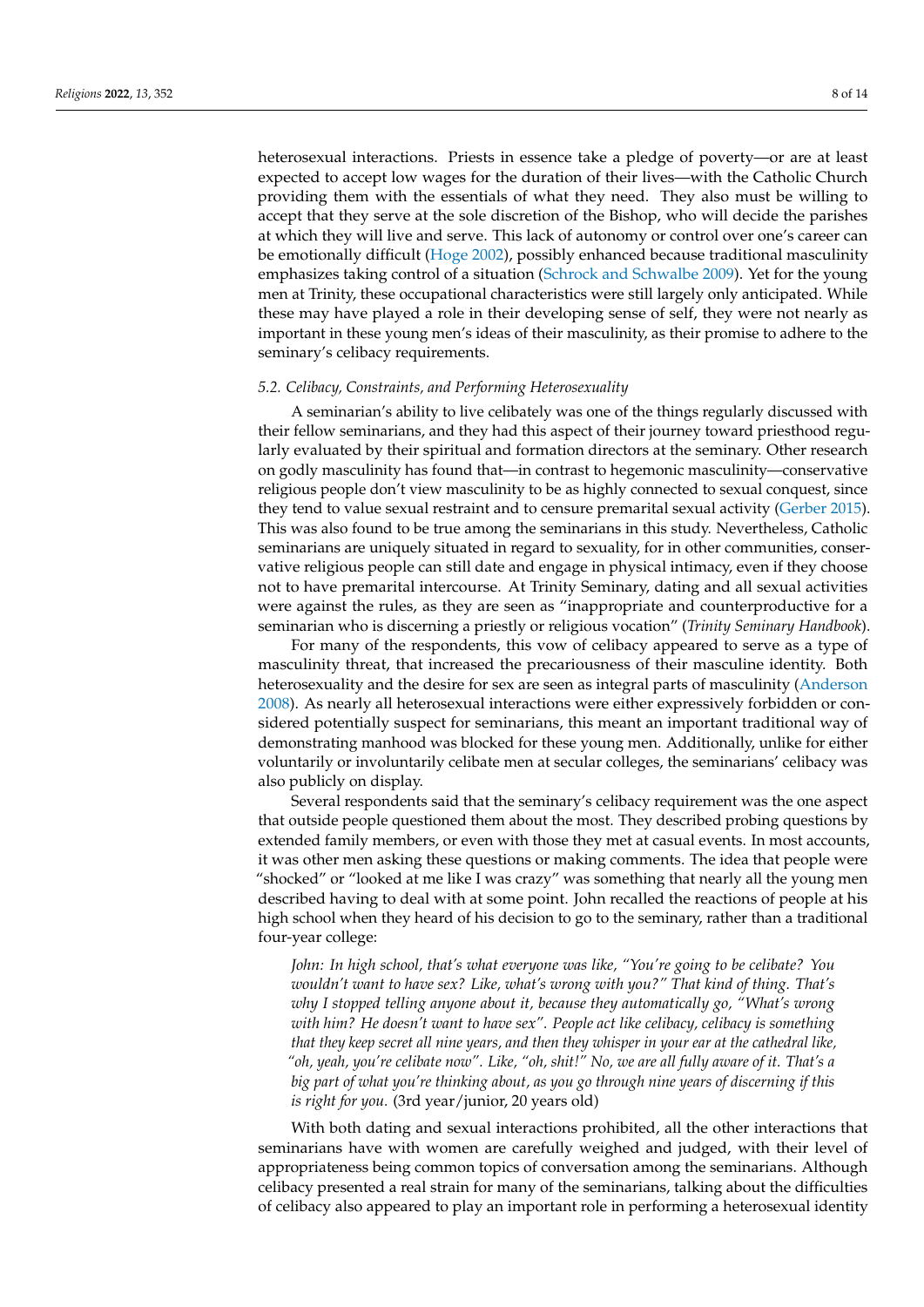### within the community. Not talking about women could lead to questions yet talking about them constantly could lead to different questions regarding their commitment to the Church:

*Simon: I mean, it is a very weird dynamic, because if you were always talking about, "I'm talking to her, and I'm talking to her," and then it would be—I wouldn't say shamed but people would definitely view you as uncommitted and then an irresponsible person. There're others you know? Seminarians who were very, very committed and if you say anything, one word about, "yeah, I talked to a girl in class" in a bragging way, they'd be like, "what are you doing? You're being unfaithful!"* (Recent graduate, 22 years old)

How and if they should talk to the women who were sometimes in their outside classes or outside activities was widely discussed, and seminarians had a range of differing views on interacting with women given the constraints of the celibacy requirements.

One aspect that made the celibacy requirement more complicated and encouraged the active performance of a heterosexual identity, is that seminarians were required by both the rules at Trinity Seminary and Catholic doctrine to be heterosexual or at least prohibited from having "homosexual tendencies". While Roman Catholic seminaries have had long-standing guidance against homosexual behavior, it wasn't until new guidance was released in 2005—as a response to the sexual abuse scandals that have plagued the Catholic Church—that the Church began to police the heterosexuality of the men joining the seminary quite so strictly. It now conducts extensive psychological testing with each candidate before they are given admittance to a seminary, whether undergraduate or graduate. The Church, of course, has been rightly criticized for drawing false connections between homosexuality and sexual or child abuse. This is especially salient, as the majority of sexual misconduct by Catholic priests involves adult and female victims, although this type of abuse is under discussed and less studied [\(Reisinger](#page-14-27) [2022;](#page-14-27) [Witt et al.](#page-14-28) [2019\)](#page-14-28).

The formal rules meant that the seminarians experienced role strain due to the simultaneous need to demonstrate a heterosexual identity—or at least show they were not homosexual on an ongoing basis—while being formally prohibited from the forms of social interaction through which one might express this identity (i.e., dating, sex, or pornography usage). This focus on performing a heterosexual image encouraged strict adherence among most seminarians to many traditional gender norms that are used to signal sexuality. These mostly related to appearance, such as wearing traditionally masculine colored clothing and hair styles, although a few men also described modulating their speaking voices to make them sound deep enough. The seminarians were keenly aware that they had been formally tested upon admittance, which they said was to make sure that they weren't "crazy" or "gay" and would need to formally go through this testing again upon entering graduate school. Some seminarians also articulated that they felt additional pressures from both the Church and members of the public to present a "healthy"—and therefore heterosexual identity due to stereotypes about priests that arose from the widely publicized child sexual abuse scandals.

The tension is clear here between the different way in which the seminarians were responding to possible doubts about their masculine gender identity and those about their heterosexual sexual identity. Yet, the formal rules against being gay increased the levels of homophobia and homohysteria, as the seminarians expressed fear that others would believe they were gay and took steps to project a heterosexual identity, even while being comfortable in other ways with not adhering to masculine gender norms. Between the general Catholic teachings about sexuality, the specific rules against homosexual priests, and the context of the sexual abuse scandals, the seminarians felt pressure to project a very traditional heterosexual image, even while arguing for a biological essentialist view that is inclusive of all men regardless of behavior.

#### *5.3. Reinforcing Gender Inequality, Homophobia, and Transphobia*

Regardless of the motivation of their beliefs about gender and sexuality, there were also broader consequences of these. Their focus on "natural" differences between men and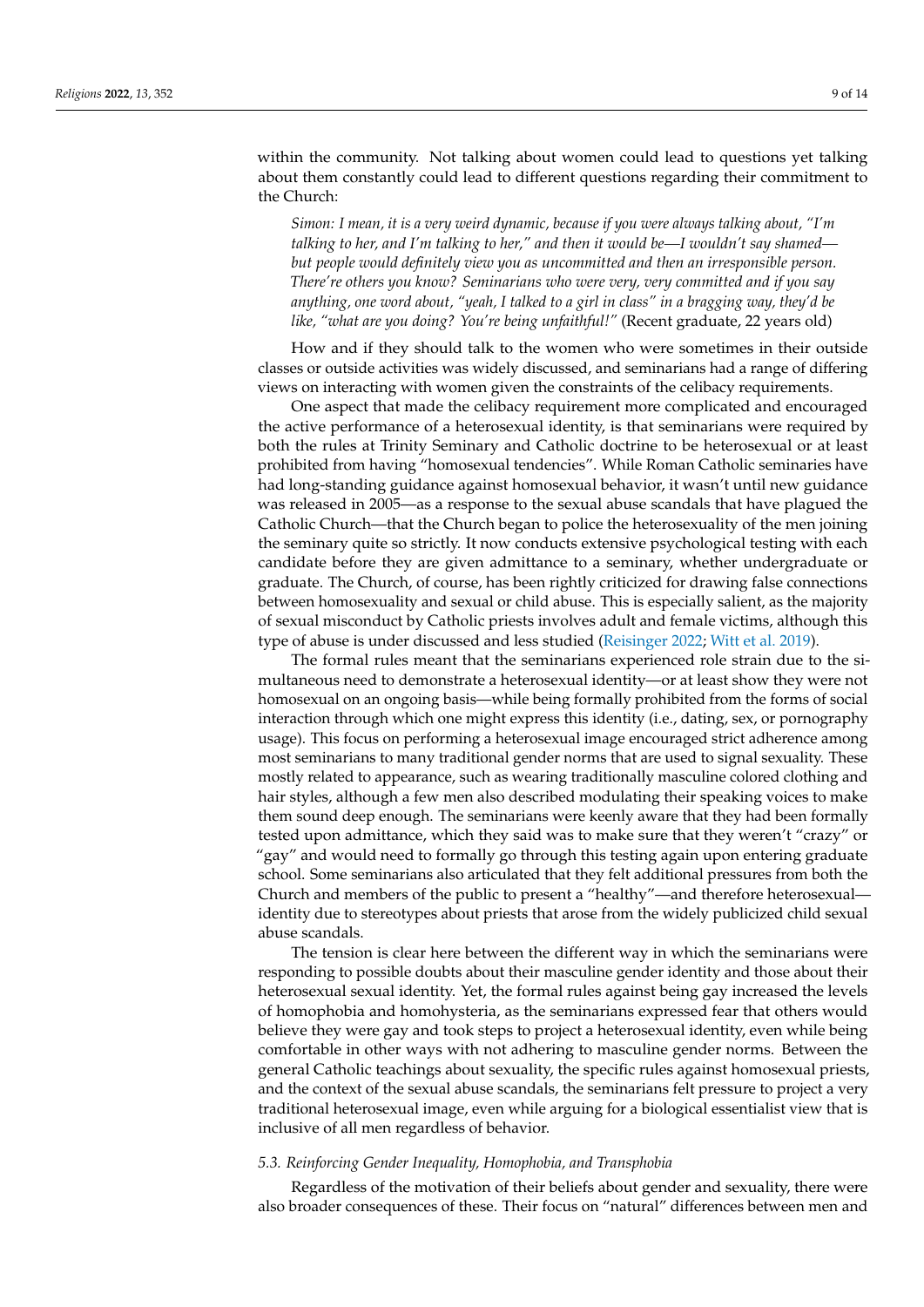women led to a lack of awareness of structural inequities or power differences in gender relations. It also encouraged homophobic and transphobic views.

When asked "Are men and women currently equal or unequal in society?" many of the seminarians said they were now equal, and a few others were unsure. This contrasts with all of the young men at Telluric University who answered by acknowledging that, at least in some area, gender inequality remains in society. Jacob's answer below illustrates the perspective and lack of knowledge about ongoing gender issues (for example, the wage gap):

*Author: Do you think that men and women are currently equal or unequal in society?*

*Jacob: From a legal standpoint I would say, yeah. That, you know, all the opportunities afforded to men are the same as it is for women. Fortunately, we're in a time where we're not, women don't have to keep fighting for the right to vote or, you know, for education or for equal pay. All these things have been taken care of with our legislation. And I'm thankful that we live in a country where we've progressed socially to the point where, you know, we realize, man, woman, there's nothing, no one's telling us that, this is worth more than this.* (3rd year/junior, 21 years old)

It is possible that a theological focus in seminary on ontological equality—equality in the eyes of God—may have discouraged some of them from considering social inequalities, but this lack of awareness can have problematic consequences within a society that remains unequal.

In response to the question about equality, a portion of seminarians additionally argued that equality between men and women should not be the societal emphasis at all—but instead the uniqueness and complementariness of men and women should be the main focus:

*Jonah: Honestly, I don't know [if they're equal]. I haven't done a lot of research into that topic, so I would be hesitant to give an answer. If they aren't, there's an issue, but also, like I said, I don't think that we should bring people down in order to create equality. Equality is not—I don't think it's the most important function. When you're destroying what makes people special for the sake of equality, I guess that's how you create our classic dystopian novels.* (2nd year/sophomore, 20 years old)

When Jonah discusses "bring[ing] people down in order to create equality," he is assumedly (whether consciously or not) referring to men, and probably white men. The idea that gender equality should not take precedence over maintaining a focus on what makes men and women "special" has troubling consequences, where gender equality remains not yet achieved.

The seminarians' answers demonstrated an overall lack of acknowledgement or understanding of power differences. A focus on "natural" differences existing between men and women came up in the responses to many topics throughout the interviews:

*Daniel: I think women are naturally more—their bodies speak it—women are open. Men are direct, you know. It's, it's written into us. I think they [women] are more nourishing. They are naturally just better listeners. Talking to a woman is so much easier than talking to a man. I think as a man, if you're speaking to women, you get to talk longer, because they just want to hear it.* (3rd year/junior, 21 years old)

Here Daniel asserts that women by nature "just want to hear" what men have to say, which again shows a lack of understanding of power dynamics, as well as socialization or norms. Although he later—in response to a direct prompt about the topic—acknowledged that socialization can play a role in influencing behaviors, his response here is problematic and continues to reinforce ideas about sex/gender essentialism. His descriptions of bodies ("bodies speak it," "it's written into us") also demonstrates his perception of biological sex and social gender roles being unified and natural.

An additional consequence of the seminarians' essentialist perspectives on gender is that they leave little room for understanding people who are gay, queer, intersex, non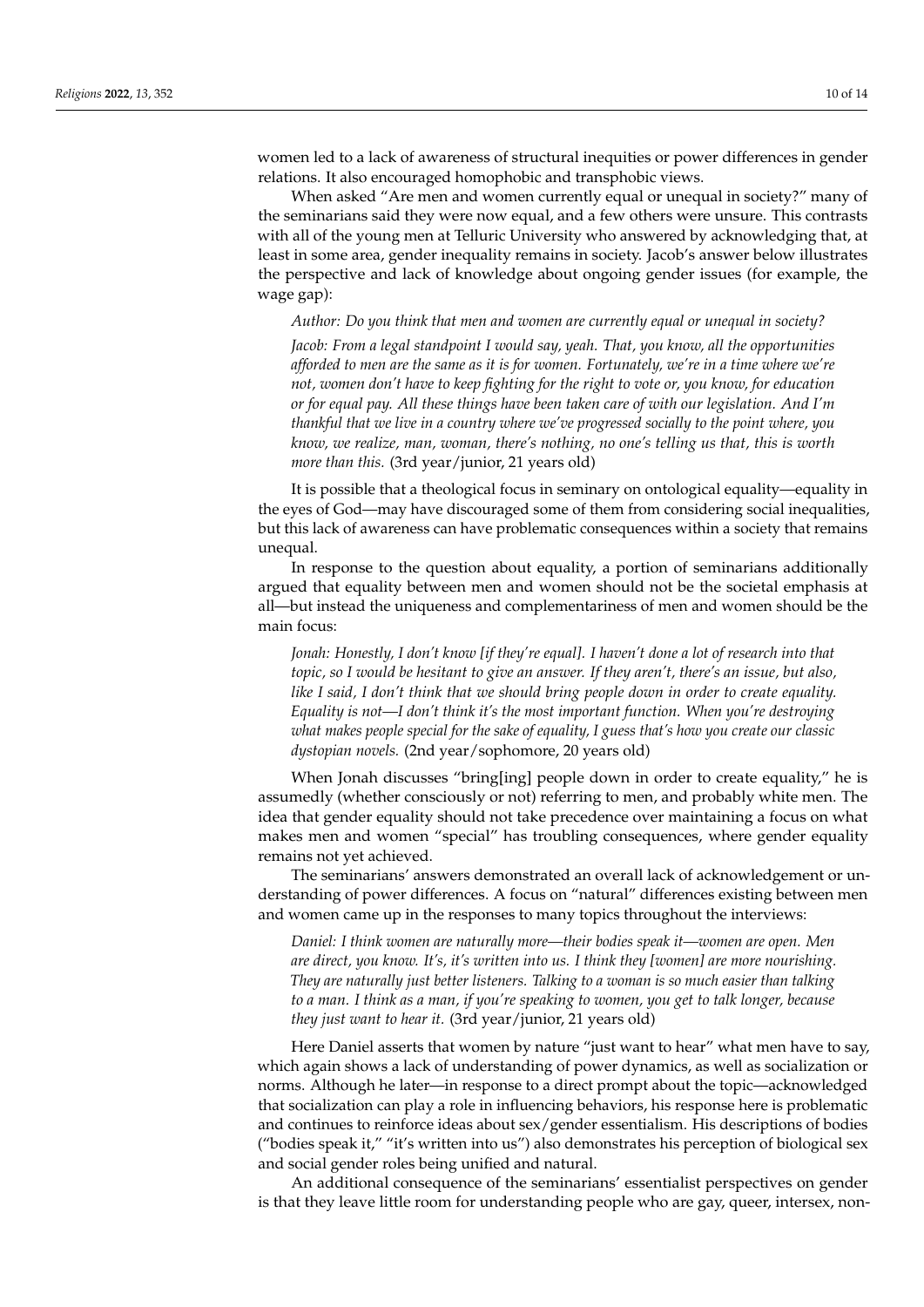binary, or transgender, as they do not fit into an understanding of sex/gender/gender identity as biologically based:

*Author: How does your religion influence your ideas about masculinity or gender? Michael: So, I'm not exactly on board with the whole like 46 different genders or whatever. I don't even know what the number is, if I'm just, if I'm being honest. Because of—yes, my faith and just the way I was raised—and I think there's just so much truth that is held between the man and woman, and you could break that apart for days and days. I don't know about the whole like X amount of more genders. I'm not even learned enough on the topic to knowledgeably talk about it.* (4th year/senior, 24 years old)

Michael, like most of the other seminarians, was quick to point out that the Church taught that he should not "shun gay people" or reject them. Yet he explained that, "My Catholic faith has affected my views, it shaped them in the sense of, marriage should be between a man and woman". This was a common view among the seminarians, as neither gay nor non-binary people made sense within the model that saw sex, gender, and heterosexuality as all highly interconnected and epitomized through male and female bodies.

When asked about their views on transgender people, several seminarians apologized for being "not exactly sure on all of the words", as concepts related to gender/sex were not something formally discussed in their courses at the seminary, which tended to focus on older texts of philosophy or theology. To learn more about gender and the Church's views, some of them would attend optional lectures at the seminary or watch YouTube or read books not assigned in classes. Those who detailed their searches through YouTube seemed to be seeking a way to reconcile biological or theological perspectives on gender with the perspectives they saw around them in modern society—or for hard evidence that would allow them to clearly reject one view or the other.

While most of the seminarians said they knew little about the topic of non-binary gender or sexuality, Zachary was among the three seminarians who had spent some time formally studying gender. He adhered to the orthodox Catholic position, although he was better able to explain his views more clearly:

*Zachary: I believe that male and female is biologically based and that gender follows that; there are exceptions in terms of like XXY or that kind of thing, but they're so rare that they're considered statistically as outliers* . . . *The Catholic position is that people are body and soul as one unity. There's kind of a natural law, and not necessarily the law of nature, but more philosophical sense of nature. So, to be disordered is to be existing in such a way that you're—that some aspect is contrary to that nature. So, for someone who is biologically male to identify as female would be existing in a way that doesn't line up.* (3rd year/junior, 21 years old)

While Zachary also expressed that it was important to respect the dignity of every person, his understanding of queer, trans, and gay people and his belief that they are living spiritually "disordered" lives created clear barriers in his interactions with them.

All the seminarians were consistent that the Catholic Church was teaching them to respect the inherent dignity in every person; however, there was also a continued lack of full acceptance, which inherently reinforced homophobia and transphobia. The negative way in which the LGBTIQ+ community views the position of the Catholic Church has been documented, as the majority or gay and lesbian Christians reject the use of pathologizing language such as "disordered" and believes it creates misunderstandings of them [\(O'Brien](#page-14-29) [1991\)](#page-14-29). For a few seminarians, the potential conflict in these positions created a defensiveness regarding the Church's views:

*Author: When you said social media posts about the Catholic Church's views on sexuality are wrong, what in particular are you thinking of?*

*Jonah: I mean, it's when anybody attacks the church for being against homosexuals, hating homosexuals. The word "hate" never belongs in the Catholic Church because—we hate? No. We don't even hate the Satanists.* (2nd year/sophomore, 20 years old)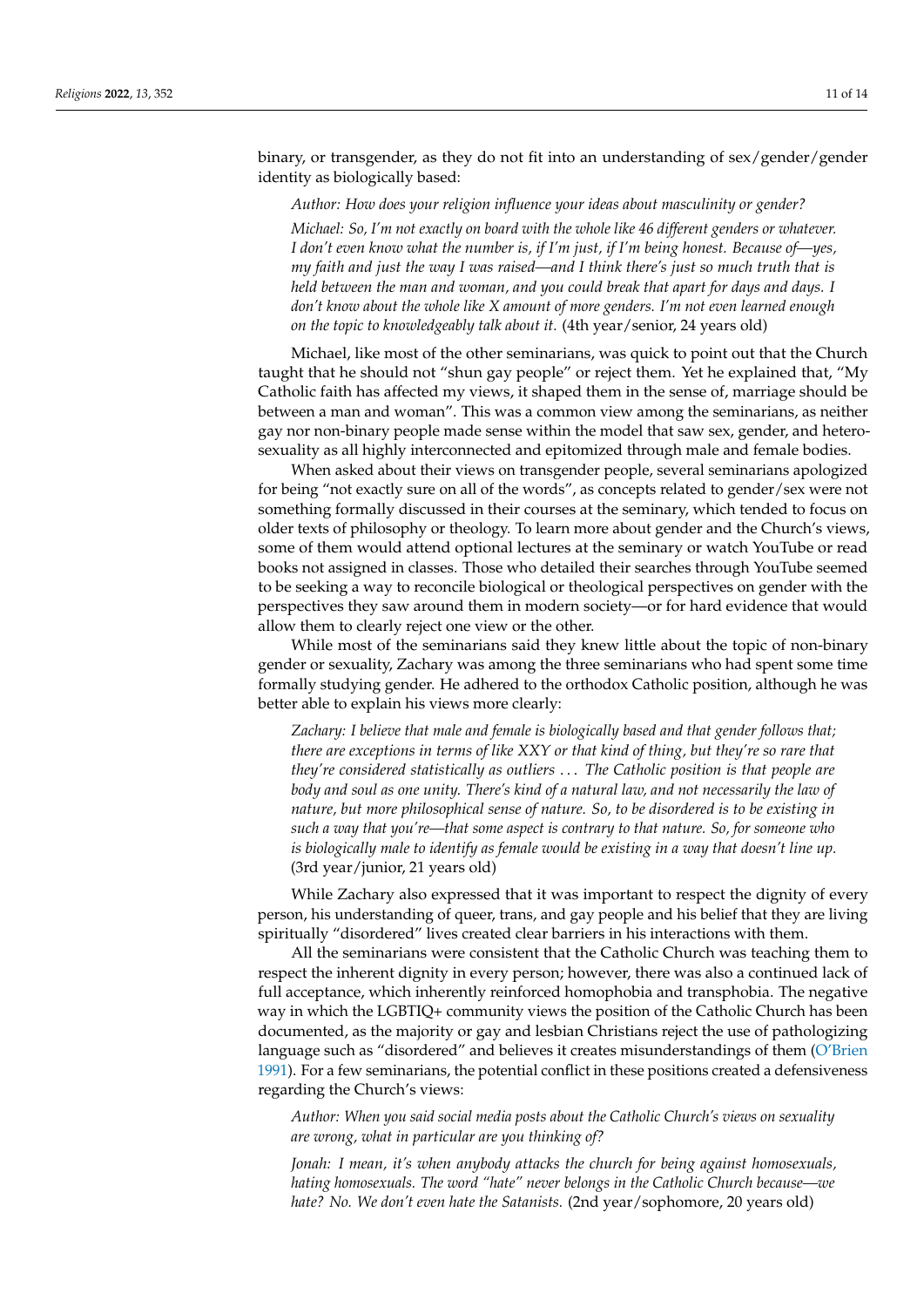Hatred was clearly not something they wanted to be associated with; however, the majority of seminarians continued to use "disordered" language, which demonstrated a lack of full acceptance of the LGBTIQ+ community. Although they stated they wouldn't engage in verbal or physical bullying of someone in the LGBTIQ+ population, the majority said the behavior was either "wrong" or "disordered". Although, within those interviewed, there were clear levels of difference in how much they had learned and reflected on these issues. There were also a minority of seminarians who expressed confusion over what they believed about issues involving the LGBTIQ+ population, instead of adhering more closely to Catholic orthodoxy.

#### **6. Discussion**

Roman Catholic seminarians are a unique group—they self-selected into a specific occupation where religious orthodoxy is important and they experience unusual masculinity threats due to their anticipated life as a priest—yet, their views on gender and masculinity remain important to study. Seminarians who continue on to become Catholic priests will have powerful voices in their community to influence ideas about the intersection of religion, gender, and sexuality. What reinforces and motivates these views in a world where perspectives are changing should receive additional attention by those interested in gender and sexual equality. Although cloistered groups such as seminarians and priests may be difficult to gain access to, it is important to examine the motivations for their beliefs, especially due to their outsized influence.

This study examined a belief in biologically-based masculinity and essential male inclusivity, which can challenge the need for men to perform hegemonic acts to prove their manhood. This is a dynamic that has received scant theoretical attention by scholars studying the intersection of religion and gender [\(Gerber](#page-14-13) [2015\)](#page-14-13). The seminarians in this study emphasized that masculinity was not socially constructed or based on behavior but instead was unable to be separated from one's sex assigned at birth. It has been emphasized here that there are social-psychological and identity-based motivations as to why these beliefs of sex/gender appeal to seminarians [\(Vandello and Bosson](#page-14-9) [2013\)](#page-14-9). It is important for feminist scholars to probe the psychological motivations that may maintain gender essentialist beliefs, if there is any hope to create change.

The seminarians' beliefs in an essential male inclusivity were substantially different from that discussed in previous research or to theories about inclusive masculinity theory [\(Anderson](#page-13-0) [2009;](#page-13-0) [Anderson and McCormack](#page-13-1) [2018\)](#page-13-1). Inclusive masculinity theory argues that men no longer feel the need to perform traditionally masculine behaviors to be accepted as men, based on society's increasingly liberal views and a rapid decline in homophobia [\(Anderson](#page-13-0) [2009;](#page-13-0) [Anderson and McCormack](#page-13-1) [2018;](#page-13-1) [McCormack](#page-14-10) [2011\)](#page-14-10). Although the seminarians studied here also argued against the need to perform traditional masculine acts, their reasons for why went directly against those asserted by inclusive masculinity theory. There are some surface similarities to hybrid masculinities, such as the lack of challenge to patriarchal power structures while refusing to engage in some hegemonic practices; however, the seminarians were clear that they were not attempting to become more equal or to topple systems. They reported to be simply enacting "natural" masculinity.

Among prior research, Lynne [Gerber'](#page-14-13)s [\(2015\)](#page-14-13) study on godly masculinity among Evangelical Christians in the "ex-gay movement" found the most similar results. She also documented a biological-based godly masculinity, which led to a belief in male inclusivity and close relationships. In some ways these two studies help substantiate each other; however, among the Catholic seminarians, the level of homophobia appeared to be higher and any sign of homosexuality appeared suspect. This was almost certainly due to the formal Church guidelines that required seminarians with "homosexual tendencies" to be removed from the school, as well as the views regarding the ongoing sexual abuse crisis in the Church.

The consequences of the seminarian's beliefs in biological masculinity and an essential male inclusivity are varied. For the seminarians themselves, they appeared to largely play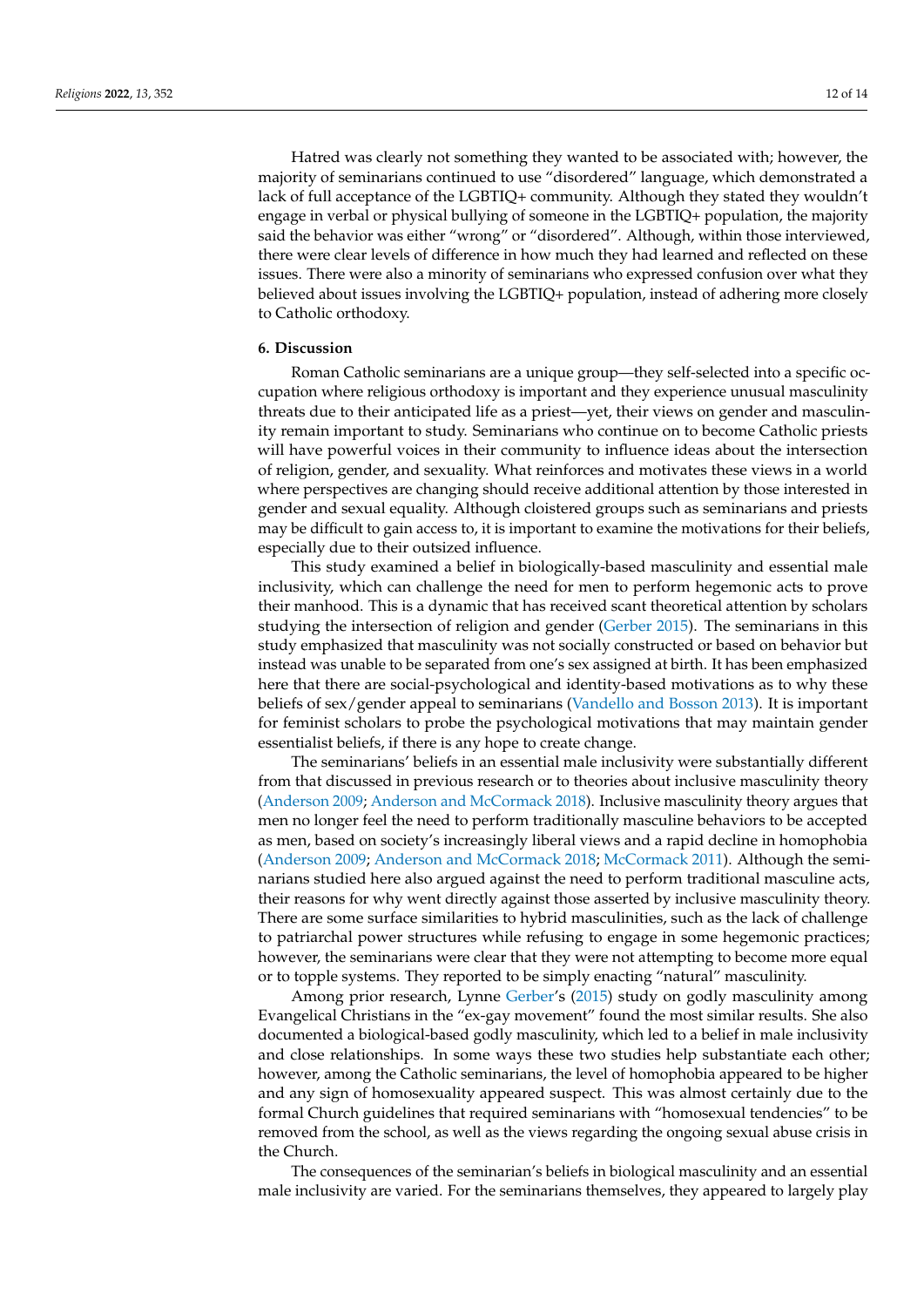a positive role in masculine identity maintenance. In interactions between men, the belief in male inclusivity appears to help break down dominance hierarchies and encourages equality among men. After all, unquestionably more men can achieve equal "manhood" under biological masculinity models than hegemonic ones [\(Connell](#page-14-3) [2005\)](#page-14-3). In contrast, the consequences of these views for women and those in the LGBTIQ+ community are not as benign, as they serve to hide structural gender inequality, continually minimize power dynamics, and discouraged the acceptance of gay, non-binary, transgender and queer folks. When masculinity is based on biology, not behavior, it is clear that no one assigned female at birth need apply.

While this study examines masculinity among a noteworthy population, namely, Roman Catholic undergraduate seminarians, it focuses on just 1 of 85 Roman Catholic seminaries in the United States. More research should be undertaken to see if similar views are found across Catholic seminaries of various sizes and across regions. More ethnographic research should be completed to unpack how seminaries themselves work to actively shape beliefs about gender and masculinity. In addition, there are still further questions to explore regarding the homosocial interactions that take place at seminaries and their influence on how seminarians construct ideas about sex, gender, sexuality, and masculinity.

**Funding:** This research was partially funded by a John Carroll University Grauel Faculty Fellowship.

**Institutional Review Board Statement:** The study was conducted in accordance with the Declaration of Helsinki, and approved by the Institutional Review Board at John Carroll University (protocol #2019-013 on 10/9/2018).

**Informed Consent Statement:** Informed consent was obtained from all subjects involved in the study.

**Data Availability Statement:** The data presented in this study are not publicly available to protect the confidentiality of the participants.

**Acknowledgments:** Thank you to Brianna Sweeny, Sean Chaplin, and James Minikowski for the many helpful conversations about this manuscript.

**Conflicts of Interest:** The author declares no conflict of interest.

#### **Notes**

- <span id="page-13-5"></span>[1](#page-4-0) The name "Trinity Seminary" is a pseudonym for one of 85 diocese seminaries in the US. "Telluric University" is a pseudonym for a Catholic affiliated university. Some details have been rendered vague or left out to protect the participant identities.
- <span id="page-13-6"></span>Attending a seminary or becoming a priest is considered a "calling" and each seminarian described how they knew God was calling them to attend seminary.
- <span id="page-13-7"></span><sup>[3](#page-5-1)</sup> For full details, see: Committee on Priestly Life and Formation, 2006. Program on Priestly Formation. Washington, DC: United States Conference of Catholic Bishops.
- <span id="page-13-8"></span><sup>[4](#page-5-2)</sup> Of the priests ordained in 2019 in the United States, 22% were foreign born and 28% of diocesan priests were non-white [\(Gautier](#page-14-23) [and Do](#page-14-23) [2019,](#page-14-23) p. 13).
- <span id="page-13-9"></span><sup>[5](#page-5-3)</sup> Largely, contextual information about respondents hasn't been altered; however, those students who left the seminary part-way through are sometimes listed based on the year they left (i.e., "junior") to help protect their identities.

#### **References**

<span id="page-13-11"></span>Anderson, Eric. 2008. 'Being Masculine Is Not About Who You Sleep With . . . ': Heterosexual Athletes Contesting Masculinity and The One-Time Rule Of Homosexuality. *Sex Roles* 58: 104–5. [\[CrossRef\]](http://doi.org/10.1007/s11199-007-9337-7)

<span id="page-13-0"></span>Anderson, Eric. 2009. *Inclusive Masculinity: The Changing Nature of Masculinities*. London: Routledge.

<span id="page-13-1"></span>Anderson, Eric, and Mark McCormack. 2018. Inclusive Masculinity Theory: Overview, Reflection and Refinement. *Journal of Gender Studies* 27: 547–61. [\[CrossRef\]](http://doi.org/10.1080/09589236.2016.1245605)

<span id="page-13-3"></span>Bartkowski, John. 2004. *The Promise Keepers: Servants, Soldiers, and Godly Men*. New Brunswick: Rutgers University Press.

<span id="page-13-2"></span>Bird, Shannon. 1996. Welcome to the men's club: Homosociality and the maintenance of hegemonic masculinity. *Gender & Society* 10: 120–32.

<span id="page-13-4"></span>Bracke, Sarah, and David Paternotte. 2016. Unpacking the Sin of Gender. *Religion & Gender* 6: 143–54. [\[CrossRef\]](http://doi.org/10.18352/rg.10167)

<span id="page-13-10"></span>Bridges, Tristan. 2013. Issues of Intimacy, Masculinity and Ethnography. In *Men, Masculinities and Methodologies*. Edited by Barbara Pini and Bob Pease. Berlin/Heidelberg: Springer, pp. 53–63.